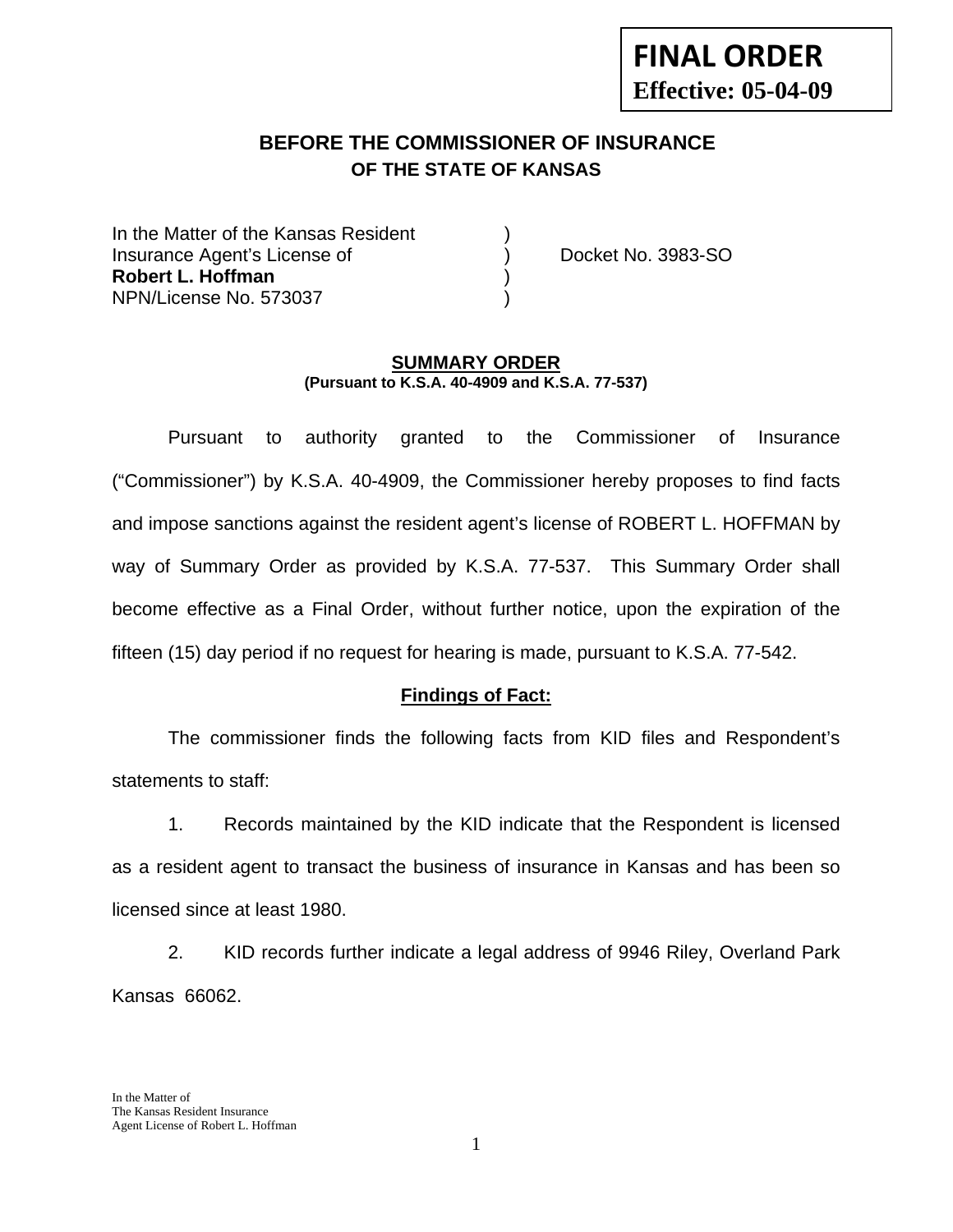3. On January 20, 2009 you admitted to Randy Adair, Anti-fraud investigator with KID that you withdrew funds from annuities of J.H. without his permission.

#### **Applicable Law**

 4. K.S.A. 40-4909(a)(4) applies to the withholding, misappropriating or converting all monies received in the course of doing insurance business.

5. K.S.A. 40-4909(a)(8) forbids using any fraudulent, coercive or dishonest practice or demonstrated any incompetence, untrustworthiness or financial irresponsibility in the conduct of business in this state or elsewhere.

#### **Conclusions of Law**

 6. The Commissioner has jurisdiction over Respondent as well as the subject matter of this proceeding, and such proceeding is held in the public interest.

The Commissioner finds, based on the facts contained in paragraph 3, that Respondent has demonstrated incompetence, untrustworthiness, or financial irresponsibility in the conduct of business.

 7. Based on the Respondent's conduct as stated above, the Commissioner concludes that sufficient grounds exist for the revocation of Respondent's insurance agent's license pursuant to K.S.A. 2004 Supp. 40-4909(b) because such license is not properly serving the interests of the insurer and the insurable interests of the public.

 8. Based on the facts and circumstances set forth herein, it appears that the use of summary proceedings in this matter is appropriate, in accordance with the provisions set forth in K.S.A. 77-537(a), in that the use of summary proceedings does not violate any provision of the law and the protection of the public interest does not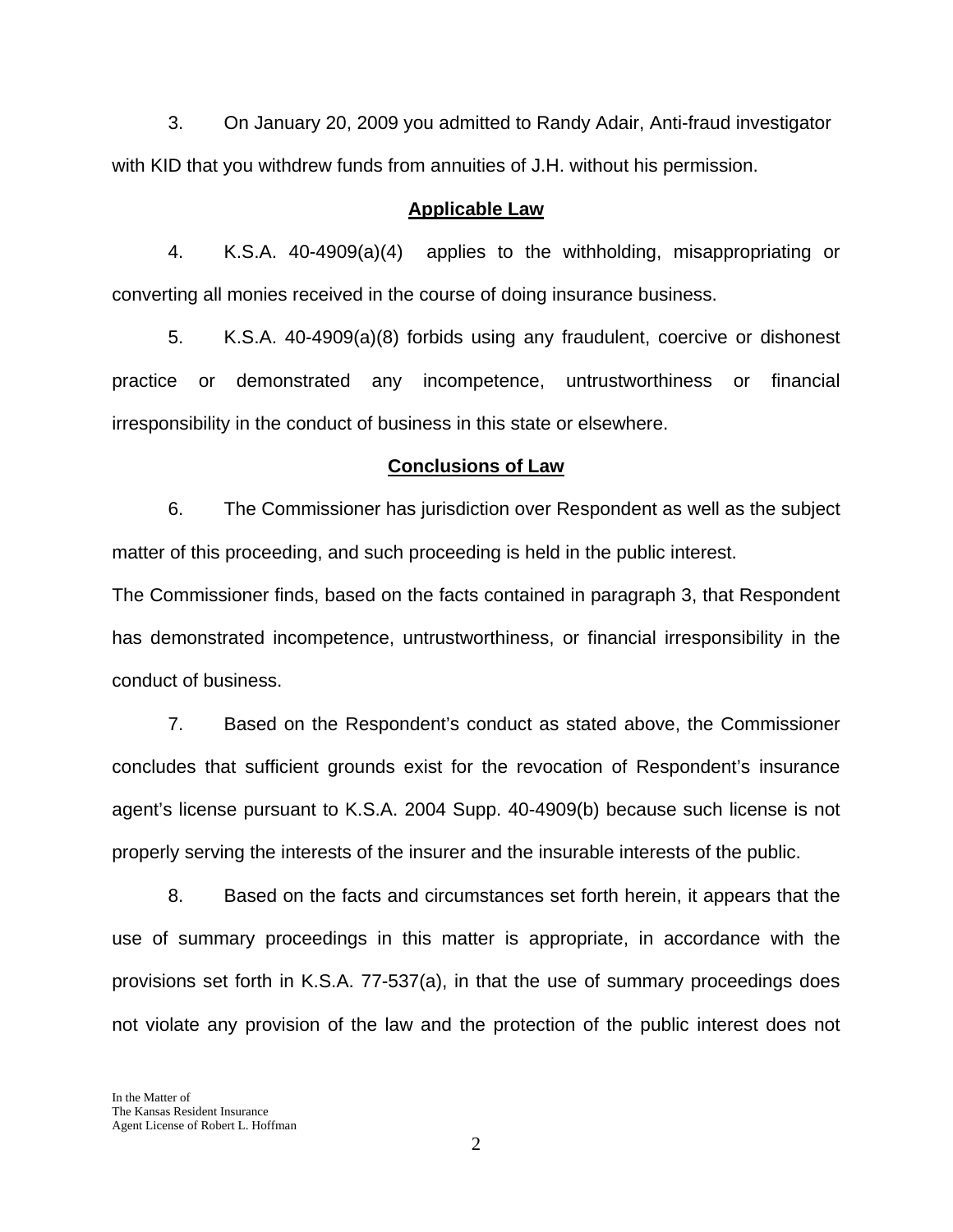require the KID to give notice and opportunity to participate to persons other than Michael E. Davin.

**IT IS THEREFORE ORDERED BY THE COMMISSIONER OF INSURANCE THAT** the Kansas resident insurance agent's license of Robert L. Hoffman is hereby **REVOKED. It is further ordered,** that Robert L. Hoffman shall **CEASE and DESIST** from the sale, solicitation, or negotiation of insurance and/or receiving compensation deriving from the sale, solicitation, or negotiation of insurance conducted after the effective date of this order.

## **NOTICE OF RIGHTS**

(Pursuant to K.S.A. 77-542)

Robert L. Hoffman is entitled to a hearing pursuant to K.S.A. 77-537 and K.S.A. 77-542, the Kansas Administrative Procedure Act. If he desires a hearing, he must file a written request for a hearing with:

 John W. Campbell, General Counsel Kansas Insurance Department 420 S.W.  $9<sup>th</sup>$  Street Topeka, Kansas 66612

This request must be filed within fifteen (15) days from the date of service of this Order. If Robert L. Hoffman requests a hearing, the Kansas Insurance Department will notify him of the time and place of the hearing and information on procedures, right of representation, and other rights of parties relating to the conduct of the hearing, before commencement of the same.

If a hearing is not requested in the time and manner stated above, this Summary Order shall become effective as a Final Order upon the expiration of time for requesting